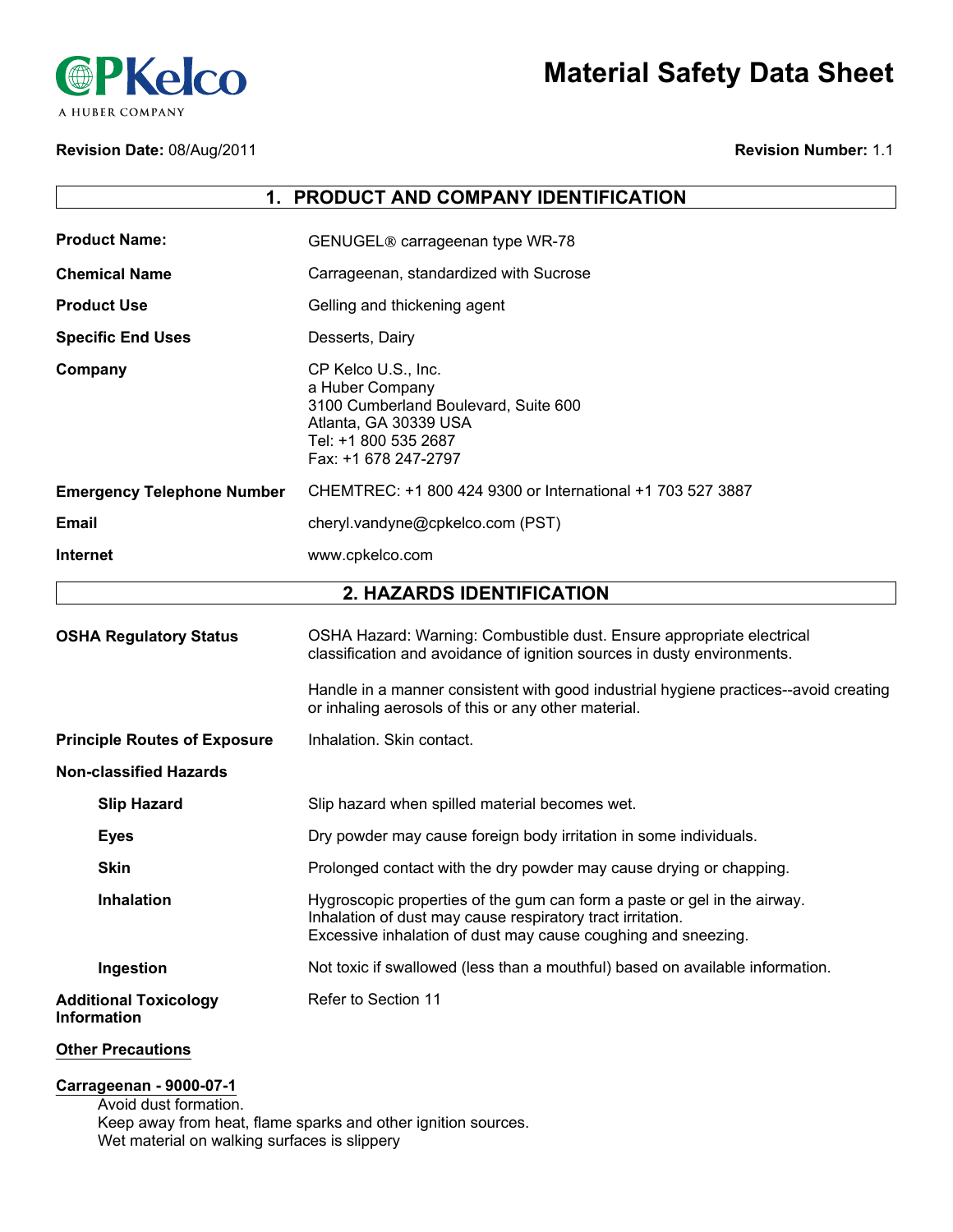## **3. COMPOSITION/INFORMATION ON INGREDIENTS**

| <b>COMPONENT(S) / CAS</b> | EC / REACH |
|---------------------------|------------|
| Carrageenan               | 232-524-2  |
| 9000-07-1                 | Exempt     |
| Sucrose                   | 200-334-9  |
| $57 - 50 - 1$             | Exempt     |

**Carrageenan - 9000-07-1**

Regulation (EC) 1907/2006: REACH Exempt

**Sucrose - 57-50-1**

Regulation (EC) 1907/2006: REACH Exempt

| <b>4. FIRST AID MEASURES</b> |                                                                                                                                                                         |  |
|------------------------------|-------------------------------------------------------------------------------------------------------------------------------------------------------------------------|--|
| <b>General Advice:</b>       | Remove material from eyes, skin and clothing.<br>In case of doubt or when symptoms persist, seek medical attention.<br>Wash heavily contaminated clothing before reuse. |  |
| Eye contact                  | Hold eyelids apart and flush eyes with a steady, gentle stream of water for several<br>minutes. If eye irritation persists, seek medical attention.                     |  |
| <b>Skin contact</b>          | Wash off with soap and plenty of water.                                                                                                                                 |  |
| <b>Inhalation</b>            | Move to fresh air. If symptoms persist, call a physician. If not breathing, give artificial<br>respiration.                                                             |  |
| Ingestion                    | No significant adverse health effects are expected to develop if only small amounts<br>(less than a mouthful) are swallowed.                                            |  |

| <b>General Advice</b>                                   |               |                                            | Treat as "Class A" fire. Product will burn when in contact with a flame. Self<br>extinguishes when ignition source is removed. Tends to smoulder. |   |
|---------------------------------------------------------|---------------|--------------------------------------------|---------------------------------------------------------------------------------------------------------------------------------------------------|---|
| <b>Suitable Extinguishing Media</b>                     |               | Water, Dry chemical, Carbon dioxide (CO2). |                                                                                                                                                   |   |
| Hazardous Combustion Products Carbon dioxide            |               | Carbon monoxide                            |                                                                                                                                                   |   |
| <b>Dust Explosion Hazard</b>                            |               | smoke, gases or vapors generated.          | Can contain sufficient fines to cause a combustible dust explosion. Do not breathe                                                                |   |
| <b>Special Protective Equipment</b><br>for Firefighters |               |                                            | As in any fire, wear self-contained breathing apparatus (SCBA) pressure-demand,<br>MSHA/NIOSH (approved or equivalent) and full protective gear.  |   |
| <b>NFPA</b>                                             | <b>Health</b> | <b>Flammability</b>                        | <b>Instability</b>                                                                                                                                | 0 |
| <b>HMIS</b>                                             | <b>Health</b> | <b>Flammability</b>                        | <b>Physical Hazard (Reactivity)</b>                                                                                                               | 0 |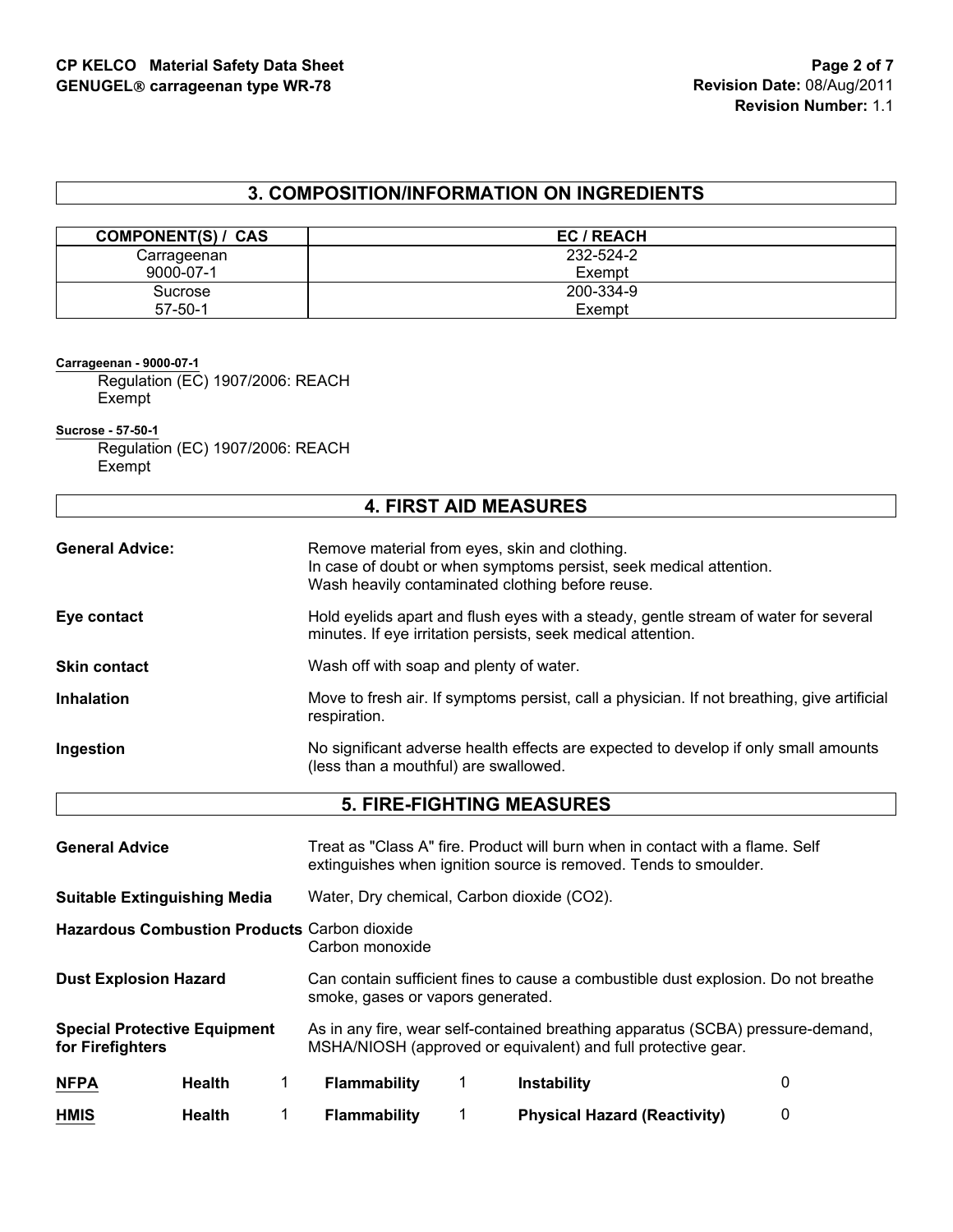## **6. ACCIDENTAL RELEASE MEASURES**

| <b>Personal Precautions</b>    | Wet material on walking surfaces will be extremely slippery. Avoid dust formation. In<br>case of exposure to high levels of airborne dust, wear a personal respirator in<br>compliance with national legislation.                                                     |
|--------------------------------|-----------------------------------------------------------------------------------------------------------------------------------------------------------------------------------------------------------------------------------------------------------------------|
| <b>Methods for Cleaning up</b> | Use vacuum equipment designed specifically for combustible dust. Take<br>precautionary measures against static discharges. The use of water wash down is<br>not recommended unless the spilled material is already wet. Disposal information -<br>Refer to Section 13 |

## **7. HANDLING AND STORAGE**

| Handling       | Avoid dust formation. Provide appropriate exhaust ventilation in places where dust is<br>formed. In case of insufficient ventilation, wear suitable respiratory equipment.<br>Avoid conditions that generate airborne dust in handling, transfer and clean up.<br>Product may form combustible dust-air mixtures.<br>Keep away from heat, flame sparks and other ignition sources.<br>Avoid emptying package in or near flammable vapors. Static charges may cause<br>flash fire.<br>Remove material from eyes, skin and clothing. |
|----------------|------------------------------------------------------------------------------------------------------------------------------------------------------------------------------------------------------------------------------------------------------------------------------------------------------------------------------------------------------------------------------------------------------------------------------------------------------------------------------------------------------------------------------------|
| <b>Storage</b> | Store in a roofed and well ventilated area in the unopened original package.                                                                                                                                                                                                                                                                                                                                                                                                                                                       |

## **8. EXPOSURE CONTROLS / PERSONAL PROTECTION**

| <b>Engineering Controls</b>                  | Ventilation: Provide natural or mechanical ventilation to control exposure levels<br>below airborne exposure limits in this section. The use of local mechanical exhaust<br>ventilation is preferred at sources of air contamination such as open process<br>equipment.                                                         |
|----------------------------------------------|---------------------------------------------------------------------------------------------------------------------------------------------------------------------------------------------------------------------------------------------------------------------------------------------------------------------------------|
| <b>Personal Protective Equipment</b>         |                                                                                                                                                                                                                                                                                                                                 |
| <b>Nuisance particles/</b><br>Nuisance dust: | If not specified dusts are:<br>ACGIH: 10 m/g3 (total dust), $3 \text{ mg/m}^3$ (respirable fraction)<br>OSHA PEL: 15 mg/m <sup>3</sup> (total dust), 5 mg/m <sup>3</sup> (respirable fraction)                                                                                                                                  |
| <b>Respiratory Protection</b>                | Avoid breathing dust. Use NIOSH/MSHA approved respiratory protection equipment<br>when airborne exposures exceeds established guidelines. Consult the respirator<br>manufacturer to determine appropriate type equipment for a given application.<br>Observe respirator use limitations specified by NIOSH or the manufacturer. |
| <b>Hand Protection</b>                       | Gloves are recommended if extended exposure is anticipated.<br>EN 420                                                                                                                                                                                                                                                           |
| <b>Eye Protection</b>                        | This product does not cause significant eye irritation or eye toxicity requiring special<br>protection. Where there is significant potential for eye contact, wear chemical<br>goggles and have eye flushing equipment available.                                                                                               |
| <b>Skin and Body Protection</b>              | Although this product does not present a significant skin concern, minimize skin<br>contamination by following good industrial practice.                                                                                                                                                                                        |
| <b>Hygiene Measures</b>                      | Handle in accordance with good industrial hygiene and safety practice.                                                                                                                                                                                                                                                          |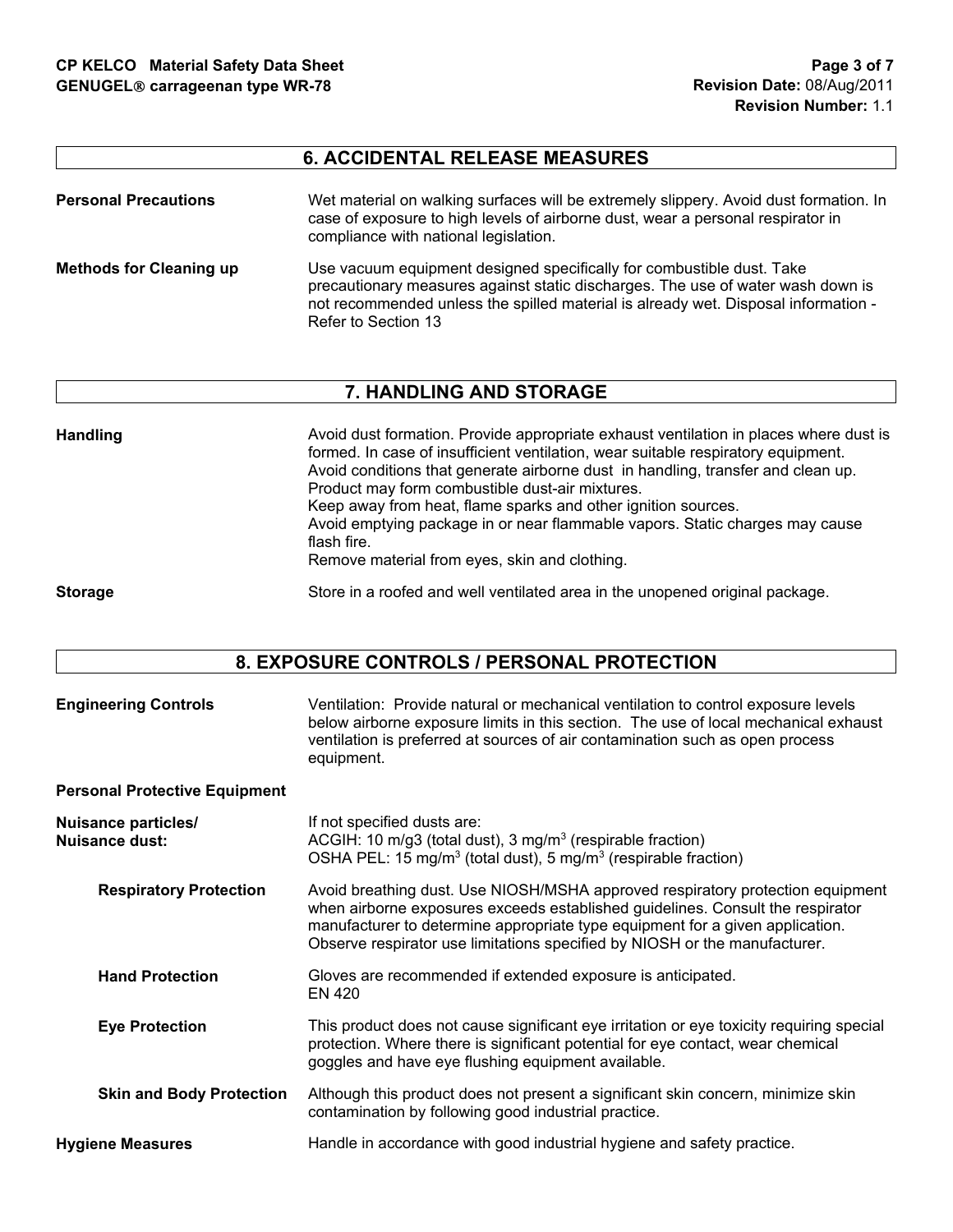#### **Exposure Limits**

| Carrageenan - 9000-07-1                                                  |                                                                                                                                                                                                                                        |
|--------------------------------------------------------------------------|----------------------------------------------------------------------------------------------------------------------------------------------------------------------------------------------------------------------------------------|
| Exposure limits                                                          | Not established.                                                                                                                                                                                                                       |
| Sucrose - 57-50-1                                                        |                                                                                                                                                                                                                                        |
| <b>ACGIH - TWA</b>                                                       | 10 mg/m $3$ TWA                                                                                                                                                                                                                        |
| <b>NIOSH - Target Organs</b><br>eyes respiratory system                  |                                                                                                                                                                                                                                        |
| NIOSH - TWA                                                              | 5 mg/m <sup>3</sup> TWA (respirable dust); 10 mg/m <sup>3</sup> TWA (total dust)                                                                                                                                                       |
| Mexico - TWA                                                             | 10 mg/m $3$ TWA                                                                                                                                                                                                                        |
| Canada - Alberta - OEL - TWA                                             | 10 mg/m $3$ TWA                                                                                                                                                                                                                        |
| Canada - British Columbia - OEL -<br><b>TWA</b>                          | 3 mg/m <sup>3</sup> TWA (respirable fraction); 10 mg/m <sup>3</sup> TWA (total dust)                                                                                                                                                   |
| Canada - British Columbia - OEL -                                        | 10 mg/m $3$                                                                                                                                                                                                                            |
| <b>TWAs</b>                                                              | $3 \text{ mg/m}^3$                                                                                                                                                                                                                     |
|                                                                          | 10 mg/m $3$                                                                                                                                                                                                                            |
| Canada - Manitoba - OEL - TWA                                            | 10 mg/m $3$ TWA                                                                                                                                                                                                                        |
| Canada - Newfoundland & Labrador - 10 mg/m <sup>3</sup> TWA<br>OEL - TWA |                                                                                                                                                                                                                                        |
| Canada - Nova Scotia - OEL - TWA 10 mg/m <sup>3</sup> TWA                |                                                                                                                                                                                                                                        |
| Canada - Prince Edward Island - OEL 10 mg/m <sup>3</sup> TWA<br>- TWA    |                                                                                                                                                                                                                                        |
|                                                                          | *Dust: OSHA has not established specific exposure limits for this material. However, OSHA has established limits for particulates not otherwise<br>requiated (PNOR) which are the least stringent exposure limits applicable to dusts. |

## **9. PHYSICAL AND CHEMICAL PROPERTIES**

| Appearance              | Cream to light tan                                                         |
|-------------------------|----------------------------------------------------------------------------|
| Odor                    | <b>Odorless</b>                                                            |
| <b>Physical State</b>   | Powder                                                                     |
| рH                      | 7.0 - 10.0 (0.5% solution)                                                 |
| <b>Flash Point</b>      | Not applicable                                                             |
| <b>Freeze Point</b>     | Not applicable                                                             |
| <b>Water Solubility</b> | Soluble, Forms viscous solutions                                           |
|                         | <b>NOTE:</b> These physical data are typical values based on material test |

**NOTE:** These physical data are typical values based on material tested but may vary from sample to sample. Typical values should not be construed as a guaranteed analysis of any specific lot or as specifications for the product.

## **10. STABILITY AND REACTIVITY**

| <b>Stability</b>                                       | Stable under recommended storage conditions. Hazardous polymerization does not<br>occur. |
|--------------------------------------------------------|------------------------------------------------------------------------------------------|
| <b>Conditions to Avoid</b>                             | Avoid dust formation.                                                                    |
| <b>Materials to avoid (Incompatible)</b><br>Materials) | Strong oxidizing agents                                                                  |
| <b>Hazardous Decomposition</b><br><b>Products</b>      | Thermal decomposition products:<br>Carbon monoxide<br>Carbon dioxide (CO2)               |

## **11. TOXICOLOGICAL INFORMATION**

**Toxicological Data Sources** Data from laboratory studies conducted by CP Kelco and/or from the scientific literature on components are summarized below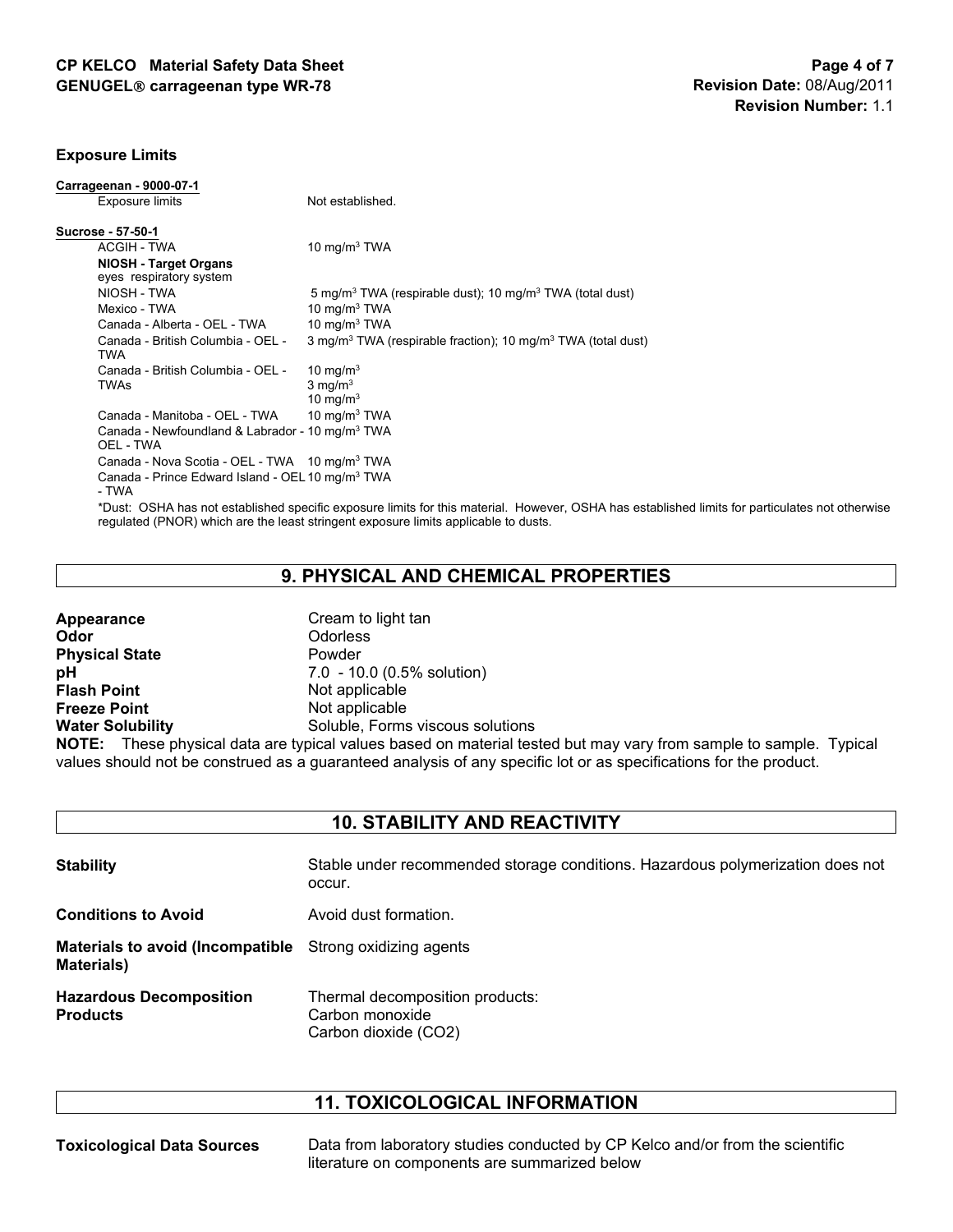#### **Carrageenan - 9000-07-1**

| LD50 Oral                      | 5400 mg/kg (rat)                                                                                                                                          |
|--------------------------------|-----------------------------------------------------------------------------------------------------------------------------------------------------------|
| Carcinogenicity                | Not listed as a carcinogen by NTP.                                                                                                                        |
|                                | Not regulated as a carcinogen by OSHA.                                                                                                                    |
|                                | Not evaluated by IARC.                                                                                                                                    |
| <b>Reported Human Effects</b>  | No human toxicity studies have been carried out with this product                                                                                         |
|                                | Due to the physical nature of this material, may cause eye, skin and respiratory                                                                          |
|                                | irritation                                                                                                                                                |
|                                | CP Kelco has not received any reports of adverse effects from workers handling this<br>product                                                            |
| <b>Reported Animal Effects</b> | Eye irritation (rabbit): mild                                                                                                                             |
|                                | Feeding studies of this or similar products indicate no evidence of risk at anticipated<br>workplace exposure levels. Species tested: mice, rats, monkeys |
| Mutagenicity/Genotoxicity      | Not a mutagen in IN VITRO tests                                                                                                                           |
|                                |                                                                                                                                                           |

**Sucrose - 57-50-1**

LD50 Oral 29700 mg/kg (rat)

## **12. ECOLOGICAL INFORMATION**

| <b>Ecotoxicity</b>                 | Contains no substances known to be hazardous to the environment or not<br>degradable in waste water treatment plants. |
|------------------------------------|-----------------------------------------------------------------------------------------------------------------------|
| <b>Persistence / Degradability</b> | This product is biodegradable.                                                                                        |
| <b>Bioaccumulative Potential</b>   | Inherently biodegradable.                                                                                             |

## **13. DISPOSAL CONSIDERATIONS**

**DISPOSAL METHOD:** Dispose in accordance with local, state and national regulations.

## **Carrageenan - 9000-07-1**

**European Waste Catalogue (EWC):** 160306

## **14. TRANSPORT INFORMATION**

| <b>D.O.T. Hazard Classification</b>           | Non-hazardous material. |
|-----------------------------------------------|-------------------------|
| Canada - TDG - Regulated<br><b>Substances</b> | Not hazardous           |
| <b>IMO / IMDG</b>                             | Not hazardous           |
| <b>ICAO / IATA</b>                            | Not hazardous           |
| <b>RID/ADR</b>                                | Not hazardous           |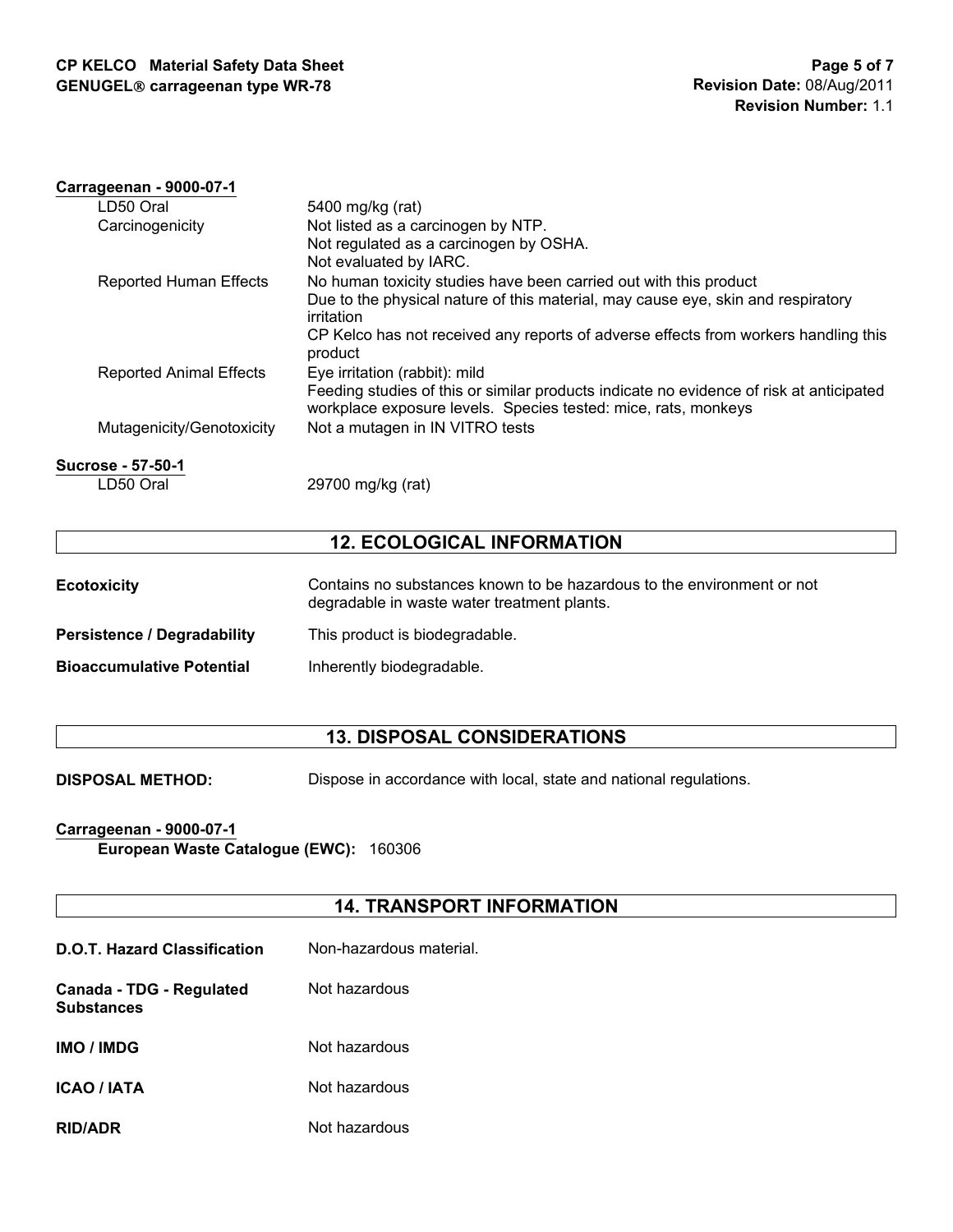|                            | <b>14. TRANSPORT INFORMATION</b>                                                                                                                                 |
|----------------------------|------------------------------------------------------------------------------------------------------------------------------------------------------------------|
| <b>Other information</b>   | Environmental hazards: None known                                                                                                                                |
|                            | Special precautions for user: Refer to Sections 2, 7, 8, 9, 10                                                                                                   |
| <b>General Information</b> | The data provided in this section is for information only.<br>Please apply the appropriate regulations to properly classify your shipment for<br>transportation. |

## **15. REGULATORY INFORMATION**

#### **Component(s) of the product are on the following Inventory lists:**

| <b>COMPONENT(S)</b><br>' CAS | EC / REACH          | Canada        | Australia<br>(AICS) | China (IECSC) | Japan            | Korea (KECL) New Zealand | (NZIoC) | <b>Philippines</b><br>(PICCS) | <b>USA (TSCA)</b> | Гаіwan<br>(ECN) |
|------------------------------|---------------------|---------------|---------------------|---------------|------------------|--------------------------|---------|-------------------------------|-------------------|-----------------|
| Carrageenan<br>9000-07-1     | 232-524-2<br>Exempt | Present (DSL) | Present             | Present       |                  |                          | Present | Present                       | Present           | Nominated       |
| Sucrose<br>57-50-1           | 200-334-9<br>Exempt | Present (DSL) | Present             | Present       | 8-(4)-345 (ISHL) | KE-17258                 | Present | Present                       | Present           |                 |

Legend Present: Listed -: Not Listed Exempt Nominated

#### **Component Information**

#### **Carrageenan - 9000-07-1**

Regulation (EC) 1907/2006: REACH Exempt

#### **Sucrose - 57-50-1**

Regulation (EC) 1907/2006: REACH Exempt

## **Regulatory and Compendia**

Refer to Product Data Sheet

## **16. OTHER INFORMATION**

**Prepared by** Cheryl A. Van Dyne Global Senior Manager Regulatory Management Systems email: cheryl.vandyne@cpkelco.com phone: 1-619-595-5027 (USA)